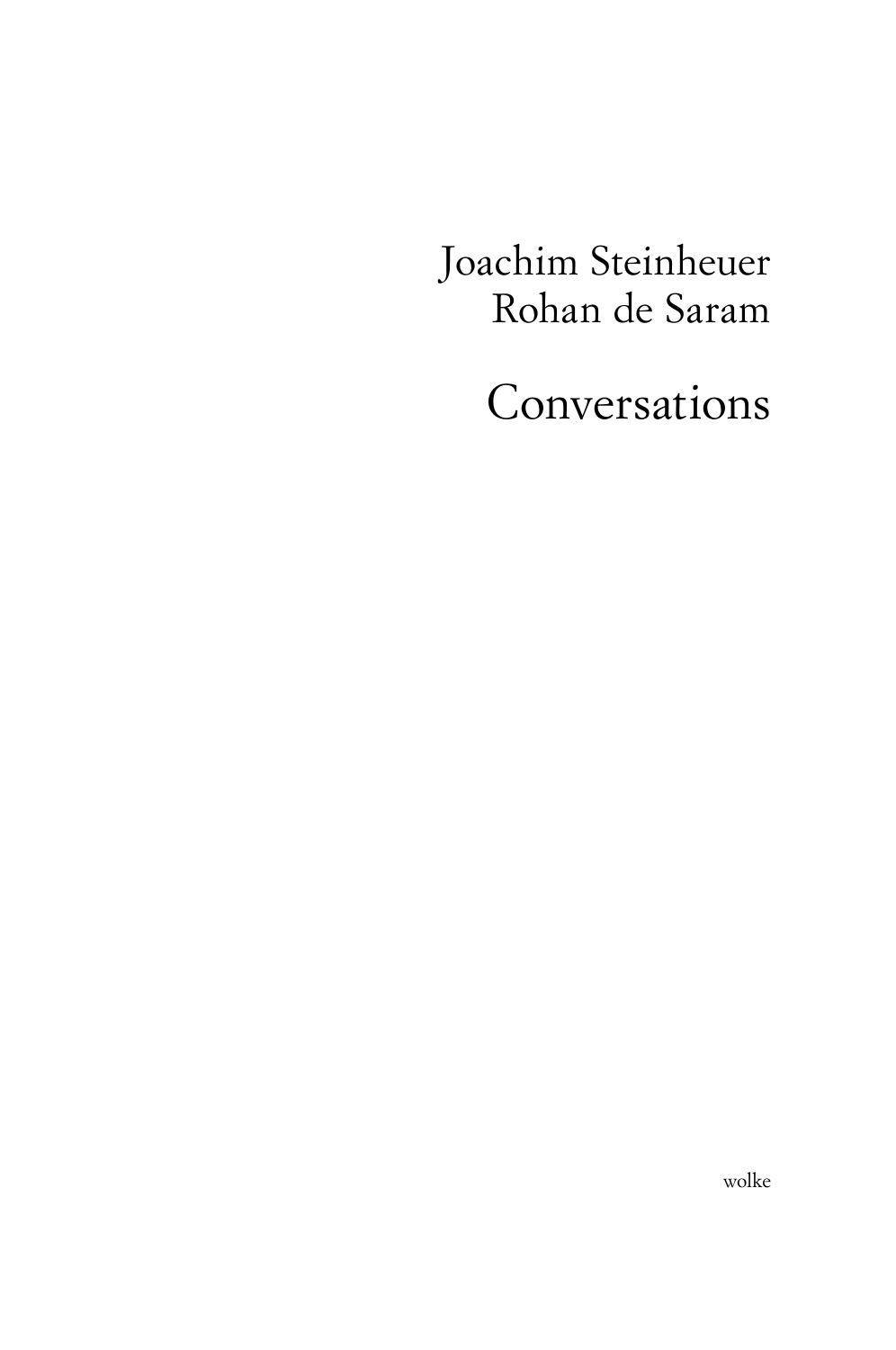© 2013 Joachim Steinheuer and Rohan de Saram © Photographs: by the photographers and owners All rights reserved by the publisher Wolke Verlag, Hofheim Printed in Germany Typesetting in Simoncini Garamond Cover design: Friedwalt Donner, Alonissos Cover photo: Rohan de Saram in the Teatro Caporali, Panicale; Joachim Steinheuer, 2009 ISBN 978-3-936000-35-1 www.wolke-verlag.de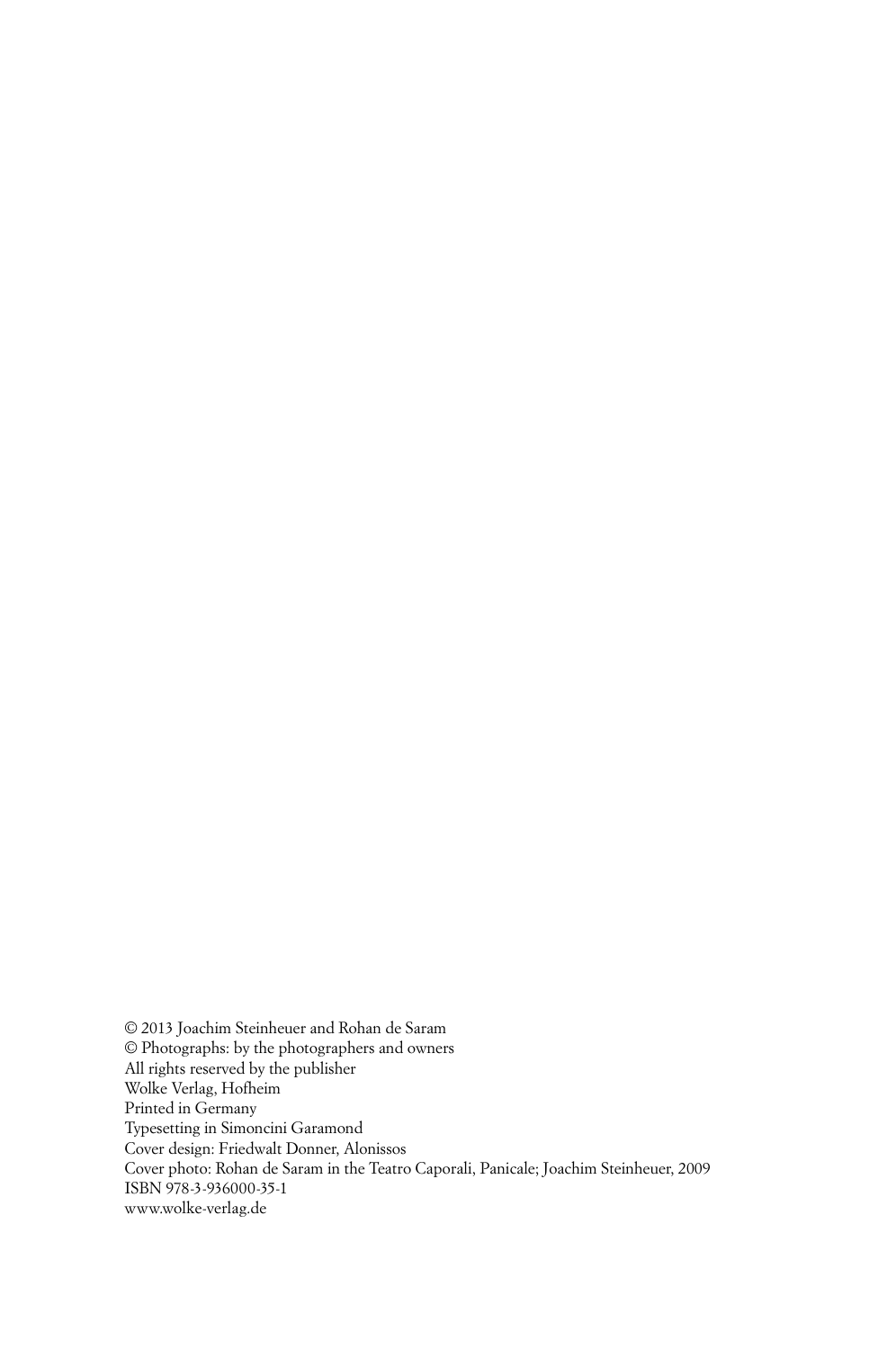## **Contents**

| CHAPTER 1<br>Family Background and the Early Years in Sri Lanka  13                    |
|----------------------------------------------------------------------------------------|
| CHAPTER <sub>2</sub>                                                                   |
| CHAPTER 3                                                                              |
| CHAPTER 4                                                                              |
| CHAPTER 5<br>The Arditti Quartet Years I. The Repertoire and its Technical Demands 101 |
| CHAPTER 6<br>The Arditti Quartet Years II. Working Methods and Contexts 135            |
| CHAPTER <sub>7</sub>                                                                   |
| CHAPTER 8                                                                              |
| CHAPTER 9                                                                              |
| CHAPTER 10                                                                             |
| CHAPTER 11                                                                             |
|                                                                                        |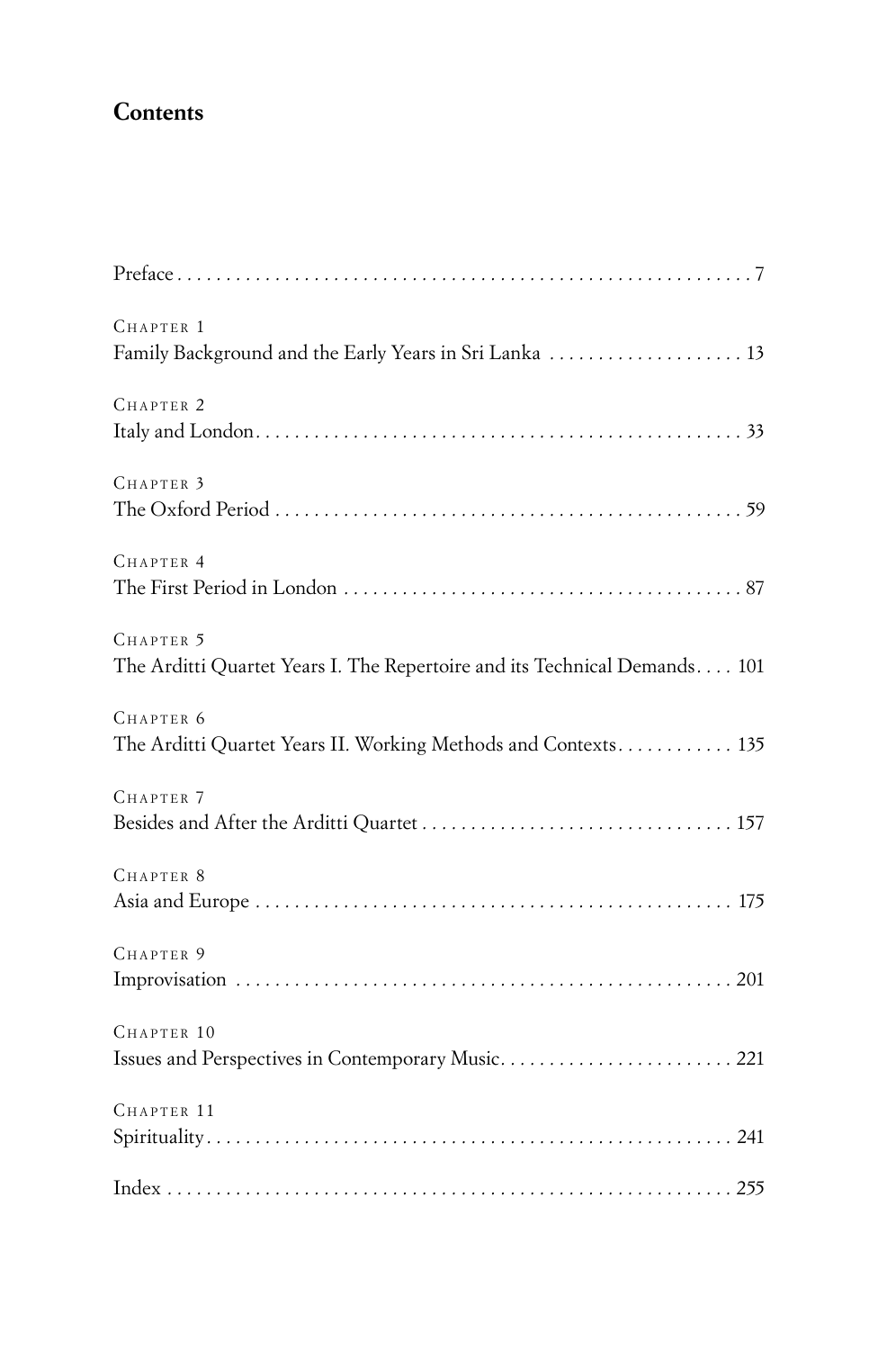## **Preface**

In 2006 Rohan de Saram was invited to give a solo cello recital during the biennial New Music Festival LINKS in Heidelberg. The general theme of that year's festival had been *Musiksprachengeflechte* (interweavings of musical languages) and the concerts centred around music by composers of both European and non-European biographical and musical background. It seemed an almost natural choice to ask Rohan de Saram to propose the programme for one of the concerts and play it himself. Not only is he one of the foremost cellists in the contemporary music scene, but coming from Sri Lanka and having made much of his career in the Western musical world, as well as playing both the violoncello and the Kandyan drum (one of the traditional Sri Lankan instruments), he shares in his own biography as a performing artist a pluricultural background with the composers the festival focused upon. His programme featured solo cello works by the Korean composers Isang Yun and Younghi Pagh-Paan, the Vietnamese composer Tôn Thât Tiêt, the two Indian composers Naresh Sohal and John Mayer and finally the *Sequenza XIV* by Luciano Berio which has sections based on Kandyan drum rhythms of Sri Lanka. Three of the pieces had been specifically written for him; in fact *Voyage* by Tôn Thât Tiêt had its world première in this concert.

It was on this occasion that I got to know Rohan de Saram personally, although I had been familiar with several of his recordings as a soloist and with the Arditti Quartet for many years. I was not only impressed once again by his extraordinary technical skills which make even the most difficult and demanding passages sound natural and musically convincing, but I was particularly struck by the entirely non-theatrical manner of his performance. There was not the slightest hint of artistic pose for its own sake; every single gesture seemed to be entirely in the service of the music he was playing. It was not a surprise that the concert ended with a standing ovation by the entire audience.

The idea for the conversations which would become the basis of the following chapters arose when Rohan de Saram came back to Heidelberg two years later to play for the opening concert of the next LINKS Biennale. He himself had proposed the theme for this year's festival, *Contemporary Music and Improvisation*, at the end of his previous concert as a subject worthy of more attention. Between the rehearsals and during the meals, I had the chance to get to know Rohan de Saram more closely. While talking to him, two things became more and more clear to me. The first was that his thinking is by no means confined to some specialized realms concerning his own instrument and its repertoire, but extends to a broad knowledge of and insight into manifold aspects of the music of various cultures,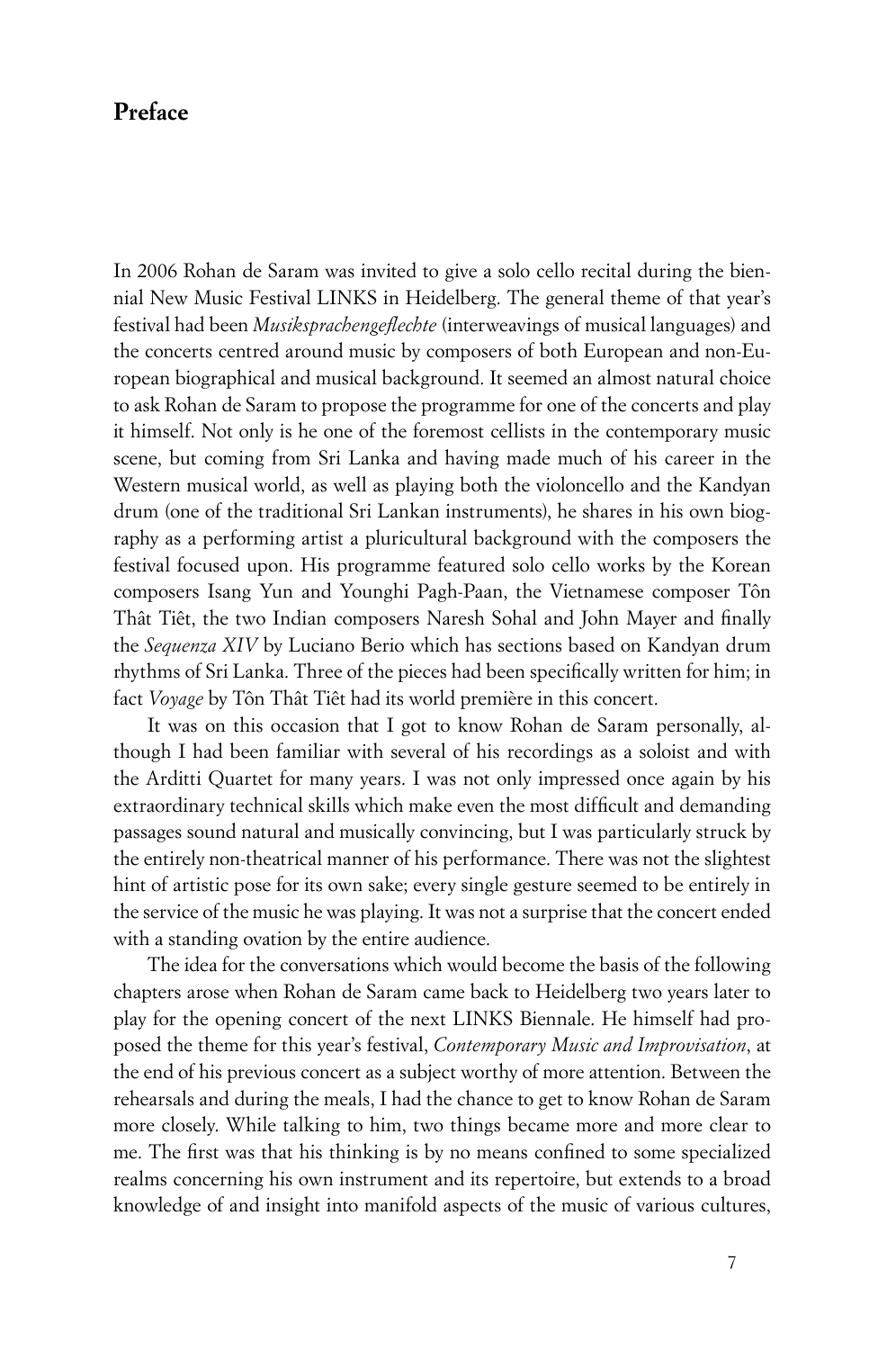performance practices of different periods as well as lively interests in literary, philosophical and religious questions. The second thing which occurred to me was that as a soloist, chamber musician and member of the Arditti Quartet for a very long period, during almost sixty years he has not only encountered, but also been in direct working contact with almost all of the significant composers of the second half of the twentieth and the beginning of the twenty-first century. One might say that from his particular focus he has experienced, witnessed and also actively participated in the musical history of the last decades from the inside view of a performing artist who has been and still is involved in bringing to life the most advanced innovations in contemporary music.

When I proposed to him that it would be worthwhile to write down his experiences, he told me that he would certainly not consider doing something of the kind himself, but that it needed somebody else, maybe a musicologist like me to do this. I accepted and we both agreed from the start that the aim of this book should be not primarily biographical, but that his musical experiences and his views on music should form the main focus. I felt that the form of conversations might be the most appropriate way to deal with the wide variety of subjects involved, and after some necessary research and preparations, this was what was decided.

The actual conversations took place at the end of August and the beginning of September 2009 in the small medieval Umbrian town of Panicale where Rohan de Saram gave a solo recital in the historical theatre as part of the annual festival *Musica Insieme*, created and directed by the Swiss composer Klaus Huber. Many thanks are due to both him and to Sabrina Caciotto from the Ufficio di Cultura di Panicale for their support of this project. During the many hours of recording sessions we enjoyed the view over the Lago di Trasimeno and the Tuscan and Umbrian hills and mountains from the balcony which is part of the flat that Silke Leopold owns in Panicale. Without the view and her excellent Italian cuisine these conversations might have been much less inspired.

Within a rather short time span the painstaking work of transcribing the entire series of our conversations from the recordings was done in a very reliable way by Diana Kupfer and already by October 2009 we were able to start editing the manuscript for publication. This consisted in transforming the spoken text into a version which also worked as a written text, without giving up the conversational character, in clarifying and sharpening many arguments and in incorporating many further details and pieces of information that were not available during the time of the conversations. In many cases composers and colleagues of Rohan de Saram had to be contacted directly when other sources were not available, many thanks to each of them for their support. The written recollections of his mother Miriam de Saram who in part stayed with her son in England and Italy during the 1950s and in her later years had planned to write a book on his career were especially useful in clarifying open questions regarding the early part of Rohan de Saram's life and career.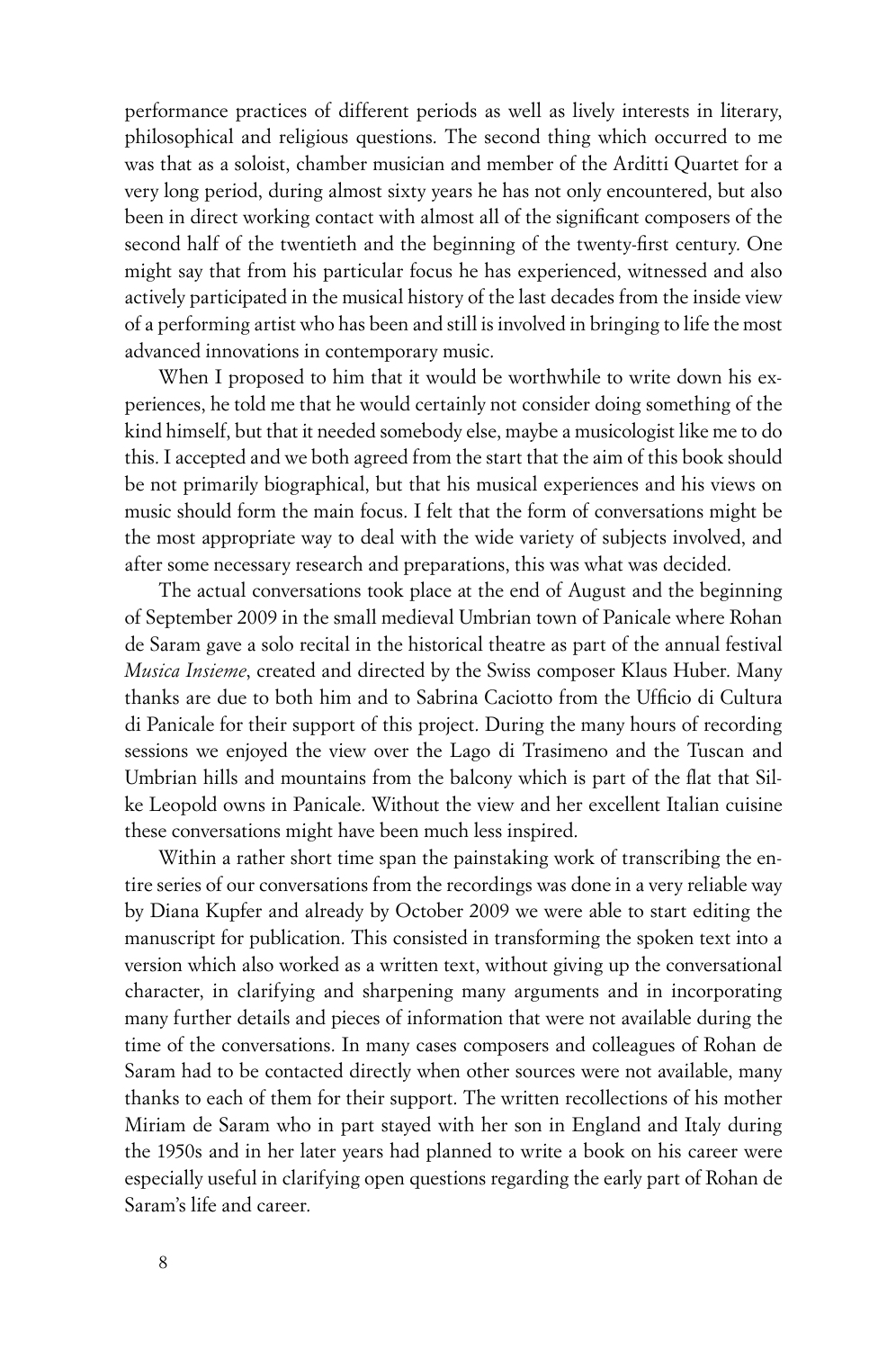My special thanks go to his wife Rosie de Saram who actively participated both in the preparations and some parts of the editing. Many of her comments and suggestions were of great help and she supported the project in every possible way, not least in welcoming me into their home for a series of sessions of intense work on the manuscript over a period of more than two years. Special thanks also to Hermione and Jean-Pierre Lin; I enjoyed their generous hospitality during several of my visits to London to work on this book.

The first four chapters cover the earlier part of Rohan de Saram's career in chronological order, starting with his beginnings as a musician during his childhood in Sri Lanka, then called Ceylon (chapter 1), the phase of auditions in London, Paris and other places which would lead to a period of studies in Florence and Siena (chapter 2), an extended stay during the late 1950s and most of the 1960s in the varied and stimulating cultural atmosphere of Oxford (chapter 3), and the first decisive steps towards contemporary music during the 1970s after his move to London, with solo performances of music by Xenakis and various projects with the ensemble Dreamtiger (chapter 4). The later chapters do not aim at a chronological order: two of them cover the period of more than 28 years between 1977 and November 2005 during which Rohan de Saram was a member of the Arditti Quartet and focus on the vast and extremely varied repertoire of the Quartet as well as on aspects of the various new technical demands involved in playing this repertoire (chapter 5), and on the development of particular working methods during rehearsals and the contexts in which the Quartet appeared (chapter 6). One chapter is devoted to Rohan de Saram's musical work with other musicians both during the time he played in the Quartet and after he left it when these other collaborations would become more intense and multifaceted (chapter 7). The remaining chapters focus on different aspects of music and music making that are central to his repertoire, especially as a soloist, and to his thinking, dealing with some general issues in contemporary composition (chapter 8), his work with both contemporary composers of Asian descent and European composers who integrated ideas from the East in their own works (chapter 9), his experiences in improvising with musicians from very diverse musical backgrounds (chapter 10) and in the final chapter some general concerns regarding spirituality and music (chapter 11).

The preparation and publication of this book were made possible by the funding that was generously granted from the Cluster *Shifting Asymmetries Asia and Europe* at Heidelberg University, a broad research project of excellence financed by the Deutsche Forschungsgemeinschaft (DFG). The funding not only covered the expenses for some of the travelling and the transcription of the conversations, but also a larger part of the costs of publication. Without this financial aid, for which I would like to thank the Cluster committee and especially my colleague Dorothea Redepenning for supporting the application wholeheartedly, it would have been much more difficult to bring this book to conclusion. Many thanks also to Peter Mischung from the Wolke Verlag for his interest and belief in this project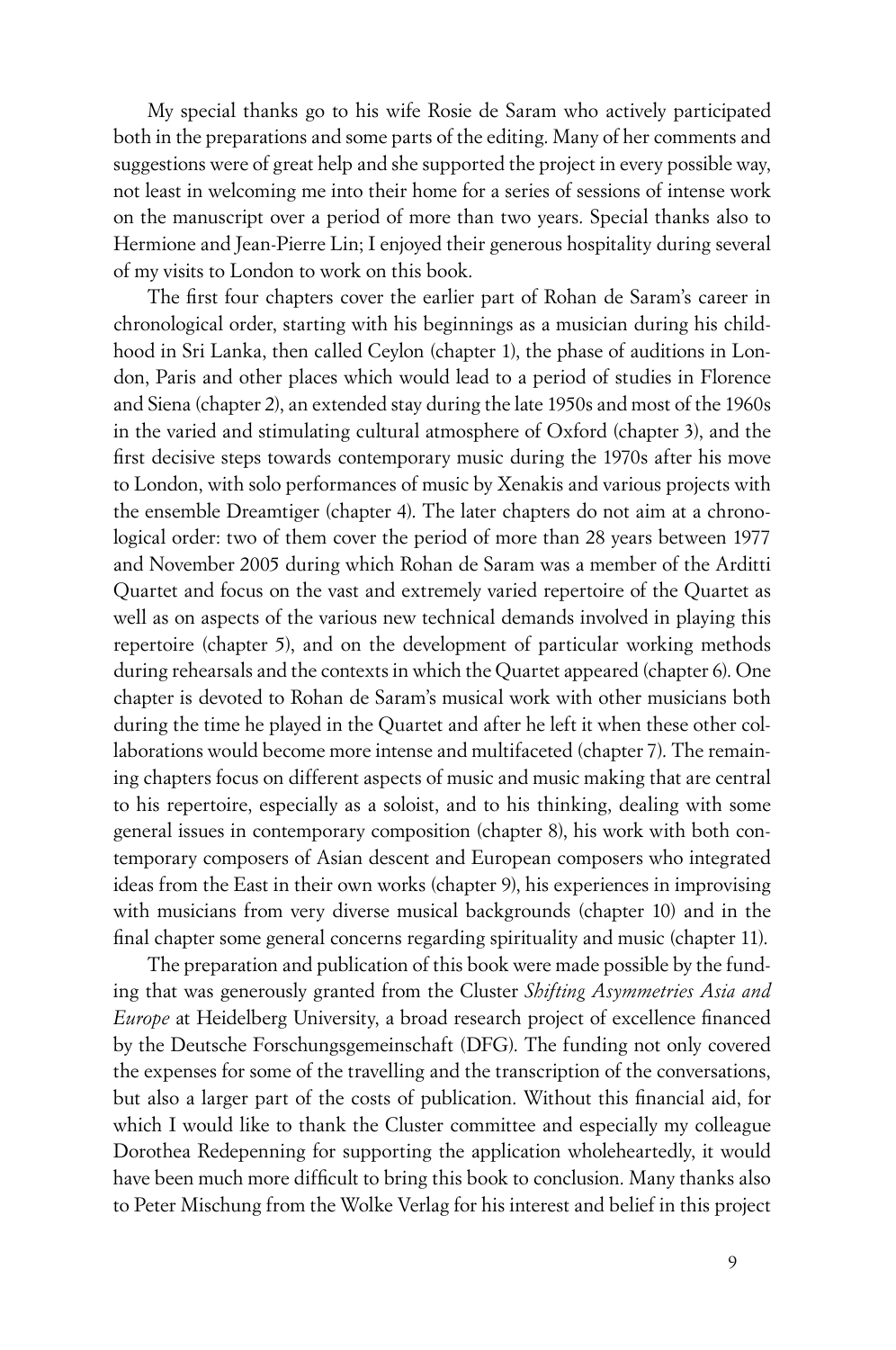even at an early stage, when he accepted the book in the programme of his publishing company, as well as for making possible the inclusion of a rather large number of photos and other graphics and for the editing and the final version of the manuscript for print. Last but not least I am very grateful to John Comiskey and Matthew Gardner for reading passages of this book at various stages and especially to Paul Tarling who annotated and carefully corrected the entire manuscript several times before publication.

> Joachim Steinheuer Heidelberg, November 2012